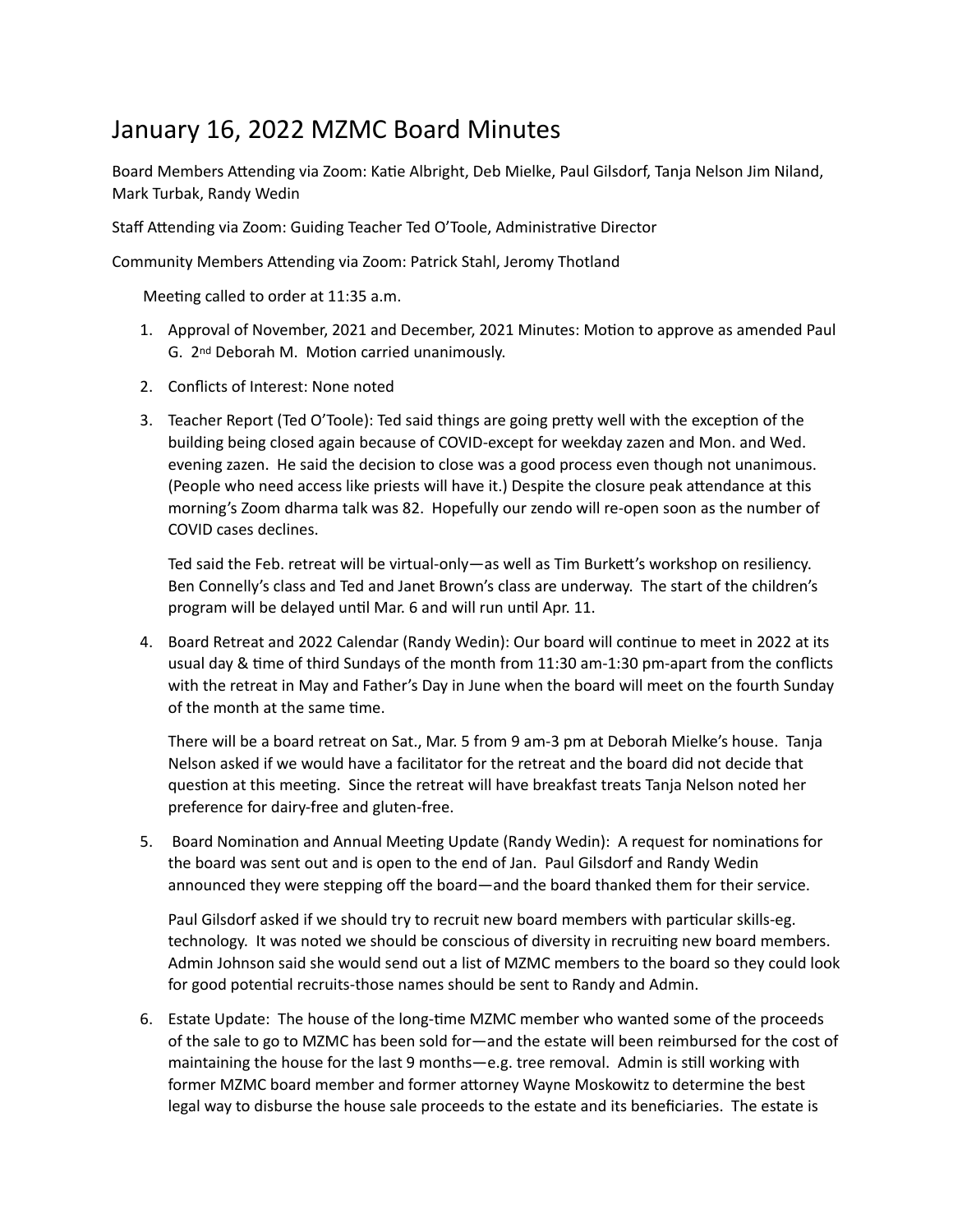still open so MZMC has not received any funds from it yet. Our board's decision to distribute the house sale proceeds to beneficiaries in the same shares as the estate was appreciated.

It was agreed there should be a public acknowledgement of the long-time MZMC member's generosity. 

It was also discovered the long-time MZMC member had about a retirement fund with MZMC as the sole beneficiary. Admin. is checking into this and will have more information at the next meeting.

7. Committee Reports:

Membership Committee (Tanja Nelson) The committee has made some date changes. Movie nite will be Fri., Mar. 4 and will be a movie on Dogen's life. Randy will be hosting a social Friday on Feb. 4., and another one will be coming up. They have also decided to do two member teas —one on-line and one in-person when the weather is nicer.

Deb hosted a social Friday in Jan. The New Year's Eve bell-ringing went well although some people mistakenly showed up in person.

Tanja said a big thank-you to Admin. Admin. said the membership drive was going well, and we will be extending it for a couple more weeks. The board talked about the remaining speakers for the drive.

Technology Committee (Paul Gilsdorf) The committee has taken a bit of a hiatus in the last month. The altar camera is up and running. The other camera by the pull-down screen for an overall view of the zendo is not yet up and running-and they are ordering some technology to help with that.

Jeromy is continuing to work on automation. Chris Modec-Halverson will be donating a mixer board. 

Paul asked how classes are going on Zoom. We still need a troubleshooter available for those.

Building Committee Admin. is working with committee chair Wayne to transition the committee to dealing with upcoming building issues in Admin's purview now the capital campaign is successfully concluded. We thought we had a handyperson lined up but that has fallen throughso we will keep recruiting. The zendo floor "fix" is completed and paid for. Last week we settled our last bill with capital campaign builder Flannery.

8. 50<sup>th</sup> Anniversary Weekend (Admin): Ted and Admin have been working on this. Admin walked though the draft schedule of Fri., Sept. 9-Sun., Sept. 11, 2022. On Fri. there would be building tours from 4-5 pm-with a formal ceremony at 7 pm. On Sat. there would be an early morning walk around Lake Bde Maka Ska, and a gathering in the back yard from 1 pm-5 pm (with an alternate plan for inclement weather). On Sun. there would be meditation as usual but after that at 10 am instead of the usual dharma talk there would be a reflection. The tea will be more robust than usual. There will also be a land acknowledgement.

All Katagiri's dharma heirs will be invited with a "save the date" card. All MZMC members will also receive a "nice" invite and program. We will distribute a booklet Admin and Karen Davis are